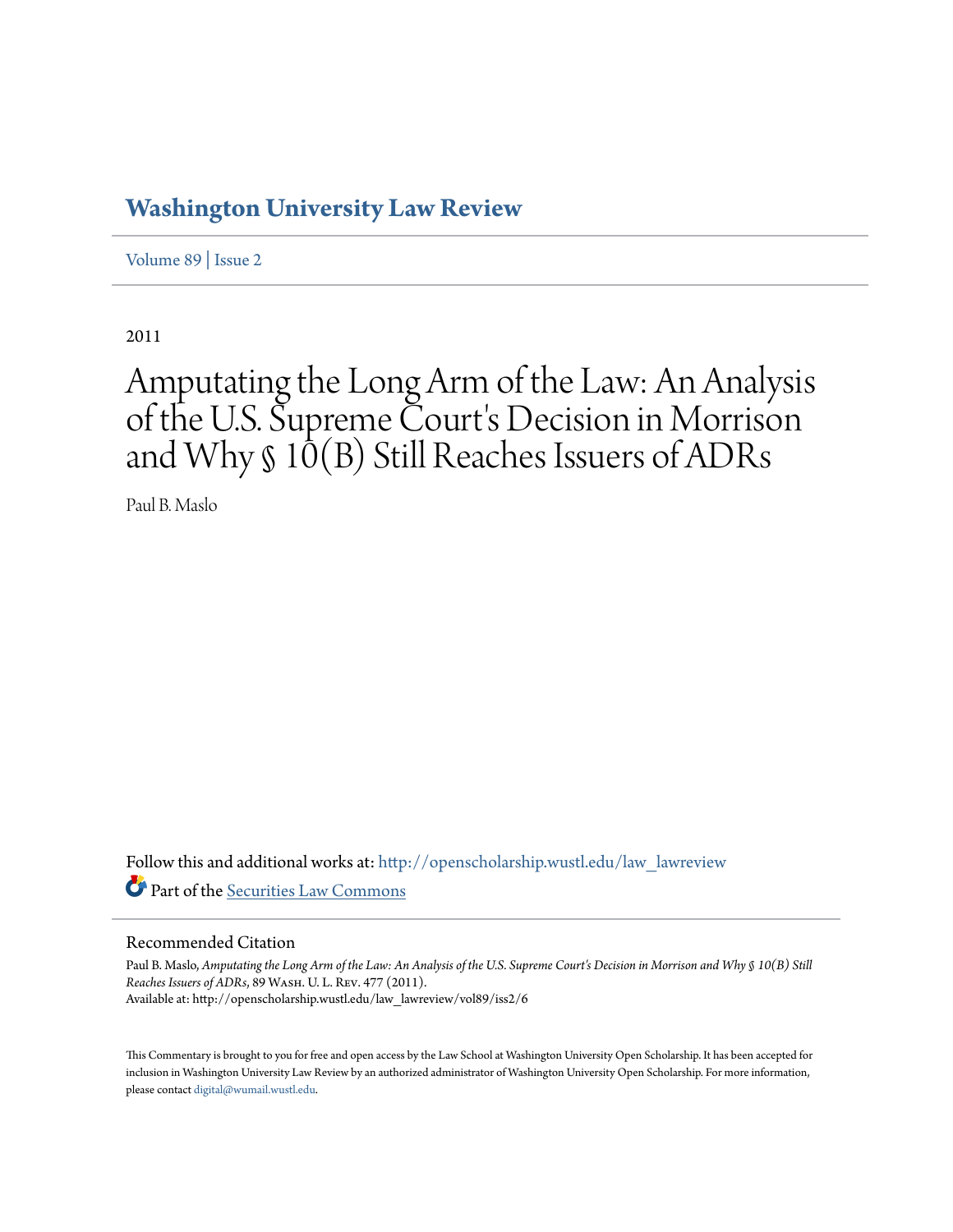### **AMPUTATING THE LONG ARM OF THE LAW: AN ANALYSIS OF THE U.S. SUPREME COURT'S DECISION IN** *MORRISON* **AND WHY § 10(B) STILL REACHES ISSUERS OF ADRS**

#### **PAUL B. MASLO**

#### **INTRODUCTION**

The U.S. Supreme Court's recent decision in *Morrison v. National Australia Bank* has substantially shortened the reach of the anti-fraud provisions of the securities laws.<sup>1</sup> Before *Morrison*, the courts utilized the conduct and effects tests to determine whether § 10(b) of the Securities Exchange Act of 1934 applied. Under those tests, the statute reached fraudulent conduct that occurred in the U.S. and fraudulent conduct abroad that had a substantial effect in the U.S. In *Morrison*, however, the Supreme Court, in an opinion authored by Justice Antonin Scalia, held that regardless of where the fraudulent conduct occurs or whether the conduct has an effect in the U.S., the anti-fraud provisions of the Exchange Act apply only to transactions in securities that trade on a U.S. exchange or that are purchased in the U.S.

This Commentary reviews the conduct and effects tests and the Supreme Court's decision in *Morrison*. It then addresses the new transactional rule's impact on the application of the Exchange Act's antifraud provisions in several situations where courts before *Morrison*  routinely allowed § 10(b) claims to proceed: (1) foreign-cubed actions (*i.e.*, claims involving a foreign citizen's purchase of a foreign issuer's ordinary shares on a foreign exchange) where the fraud impacts U.S. investors or is executed in the U.S.; (2) cases involving a U.S. citizen's purchase of a foreign issuer's ordinary shares outside the U.S.; and (3) actions concerning the purchase of a foreign issuer's American Depository Receipts ("ADRs"). While courts are in agreement that the test articulated in *Morrison* prevents § 10(b) from reaching defendants in the first and second types of actions, they are in conflict as to whether ADR purchasers should be able to bring a claim. This Commentary argues that a recent

Paul Maslo is an Associate at Boies, Schiller & Flexner LLP. Mr. Maslo earned his A.B. at Cornell University, M.S. at Johns Hopkins University, and J.D. at the University of Pennsylvania, where he also studied finance at the Wharton School of Business.

<sup>1.</sup> Morrison v. Nat'l Australia Bank, 130 S. Ct. 2869 (2010).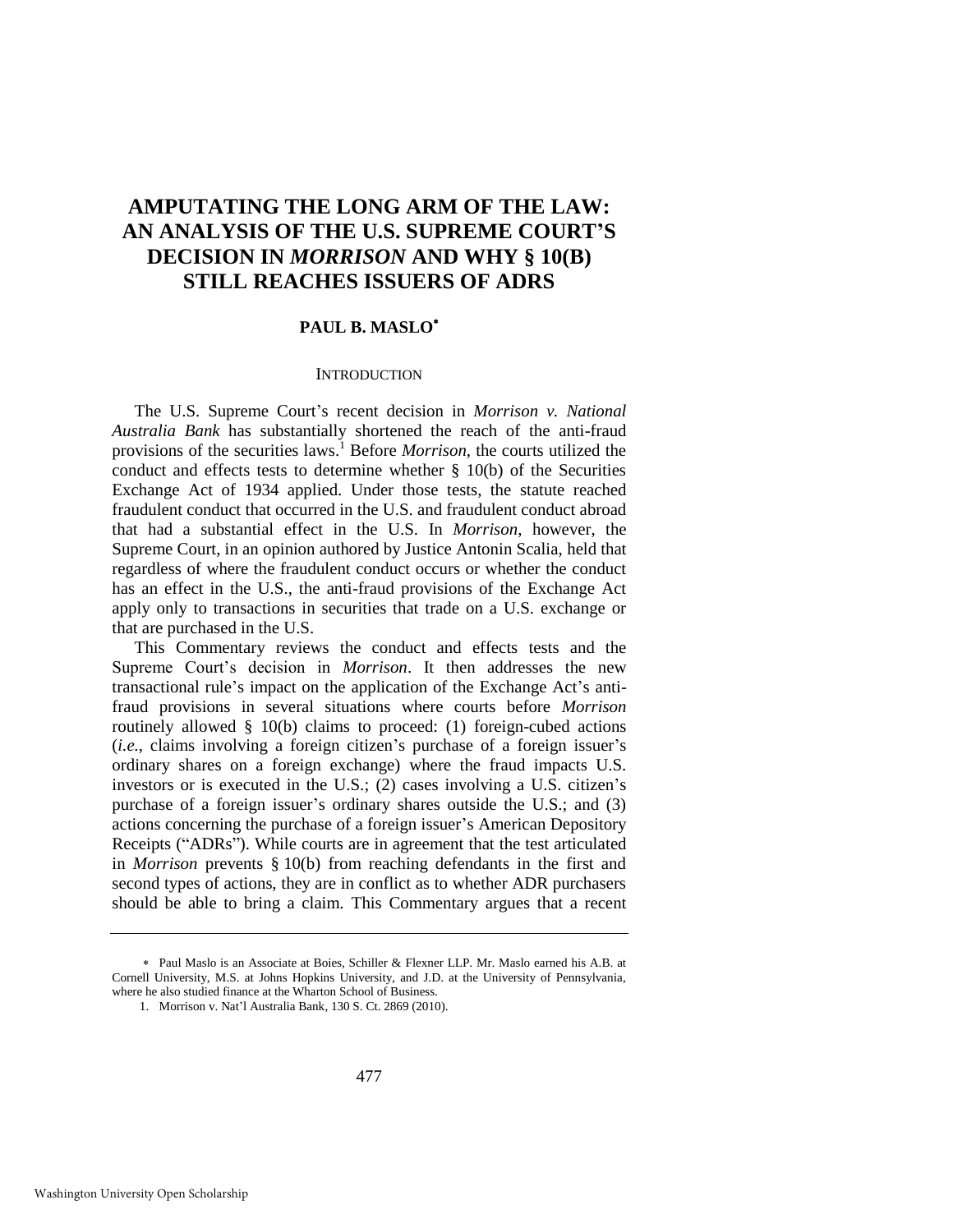district court decision wrongly decided the application of *Morrison* in the ADR context and that the new rule should not prevent most ADR purchasers from bringing a cause of action under § 10(b).

#### I. CONDUCT AND EFFECTS TESTS

Before *Morrison*, courts looked at two factors to determine whether they possessed subject matter jurisdiction<sup>2</sup> over a  $\S$  10(b) claim: (1) whether the wrongful conduct occurred in the U.S. (the conduct test), or (2) whether the wrongful conduct, even if it occurred in a foreign country, had a substantial adverse effect on U.S. investors (the effects test).<sup>3</sup> Even though a plaintiff needed only to satisfy either the conduct or the effects test to support a finding of subject matter jurisdiction, there was no requirement that the two tests be applied separately and distinctly from each other, and courts often found that "an admixture or combination of the two . . . gives a better picture of whether there is sufficient United States involvement to justify the exercise of jurisdiction by an American court."<sup>4</sup>

The courts focused "on the nature of conduct within the United States as it relates to carrying out the alleged fraudulent scheme" to determine whether subject matter jurisdiction existed under the conduct test.<sup>5</sup> The circuits were divided as to precisely what conduct was necessary to satisfy the test:

The more restrictive position, generally that the domestic conduct must have been of "material importance" or "significant" to the fraud and have "directly caused" the alleged loss [wa]s followed in the Second, Fifth, and District of Columbia Circuits. In contrast, the Third, Eighth, and Ninth Circuits generally require[d] some lesser quantum of conduct.<sup>6</sup>

<sup>2.</sup> As discussed below, the Court's decision in *Morrison* made clear that whether a § 10(b) cause of action exists is a merits question. *Morrison*, 130 S. Ct. at 2876–77.

<sup>3.</sup> *See, e.g.*, *In re* Lernout & Hauspie Sec. Litig., No. Civ.A.00-11589-PBS, 2004 WL 1490435 (D. Mass. June 28, 2004); Tabor v. Bodisen Biotech, Inc., 581 F. Supp. 2d 552 (S.D.N.Y. 2008); Blechner v. Daimler-Benz AG, 410 F. Supp. 2d 366 (D. Del. 2006); *In re* Royal Ahold N.V. Sec. & ERISA Litig., 351 F. Supp. 2d 334 (D. Md. 2004); Zurich Capital Mkts. Inc. v. Coglianese, 332 F. Supp. 2d 1087 (N.D. Ill. 2004); Crosbie v. Endeavors Techs., Inc., No. SA Civ. 08-1345 AHS (SSx), 2009 WL 3464135 (C.D. Cal. Oct. 22, 2009); SEC v. Wolfson, No. 2:03CV914 DAK, 2003 WL 23356418 (D. Utah Dec. 10, 2003); Baan Co. Sec. Litig., 103 F. Supp. 2d 1 (D.D.C. 2000).

<sup>4.</sup> Itoba Ltd. v. Lep Group PLC, 54 F.3d 118, 122 (2d Cir. 1995).

<sup>5.</sup> *Id.* at 123.

<sup>6.</sup> *Wolfson*, 2003 WL 23356418, at \*15.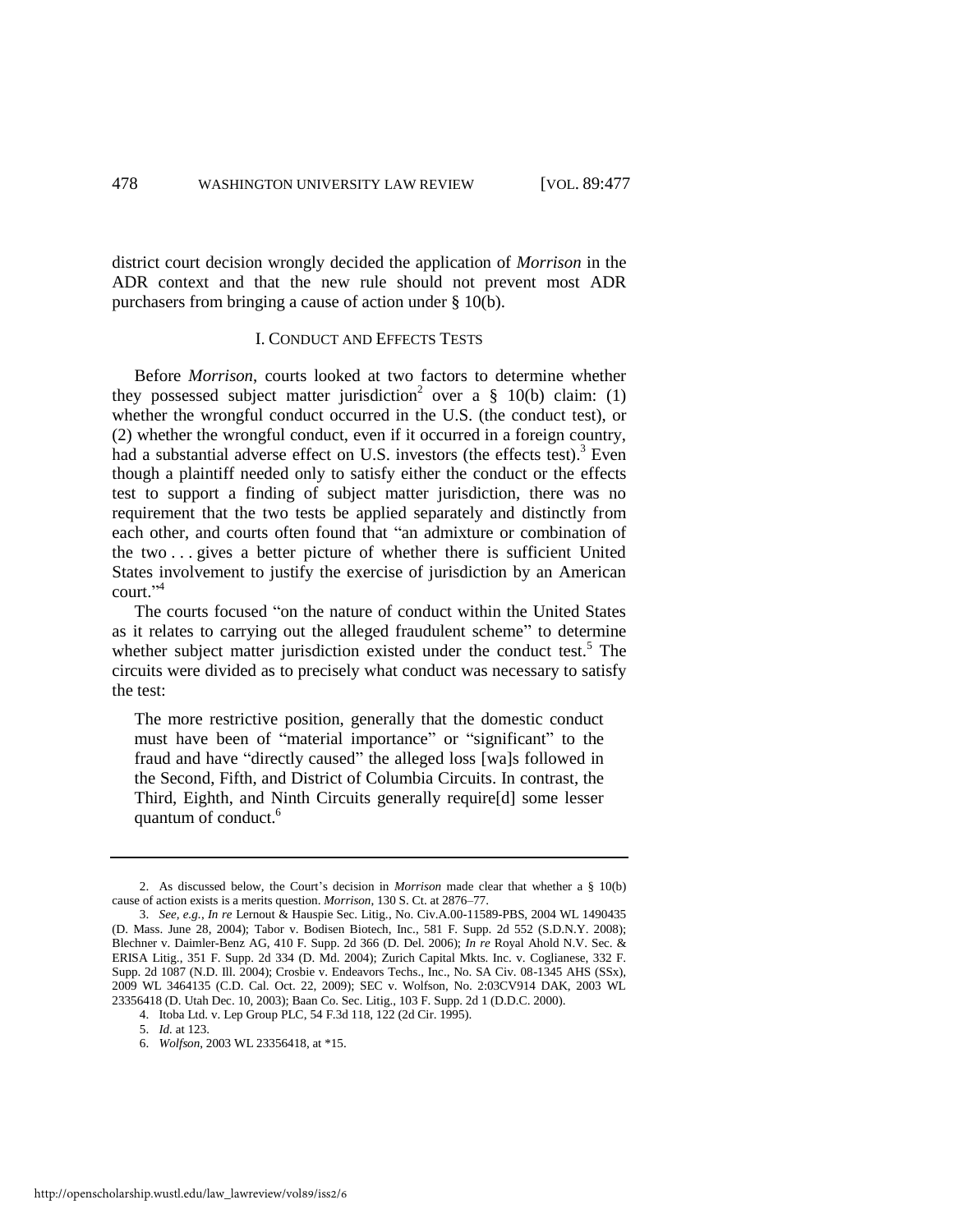Under the effects test, subject matter jurisdiction existed when fraudulent acts committed abroad resulted "in injury to purchasers or sellers of those securities in whom the United States has an interest, not where acts simply have an adverse affect on the American economy or American investors generally."<sup>7</sup> It conferred jurisdiction "where the harm inflicted on the foreign plaintiff actually causes harm to U.S. investors or markets because of the relationship between the foreign plaintiff and U.S. investors."<sup>8</sup>

The fact-intensive nature of the analysis under each of these tests compelled the courts to exercise a great deal of discretion in determining whether § 10(b) applied, which resulted in judicial inconsistencies and created an atmosphere of uncertainty.<sup>9</sup>

#### II. *MORRISON*

*Morrison*'s journey to the U.S. Supreme Court began in the Southern District of New York.<sup>10</sup> Plaintiffs alleged that National Australia Bank (―NAB‖), Australia's largest bank, made false and misleading statements regarding HomeSide, its Florida-based mortgage servicing unit. NAB booked the present value of HomeSide's mortgage servicing rights on its balance sheet, and plaintiffs claimed that a faulty valuation model was used. When the true value of the rights was revealed, NAB was forced to take a series of writedowns. As a result, its ordinary shares, which traded on foreign exchanges, tanked. In addressing whether subject matter jurisdiction existed under the effects test, the court found that "the alleged fraud had very little—if any—demonstrable effect on the U.S. market."<sup>11</sup> As such, jurisdiction did not exist under the effects test. Applying the conduct test, the court determined that "the allegedly fraudulent statements were 'fired' from Australia at predominantly foreign plaintiffs who purchased NAB stock on that country's stock exchange."<sup>12</sup> Because, "[o]n

11. *Id.* at \*4.

<sup>7.</sup> Parks v. Fairfax Fin. Holding Ltd., No. 06 CV 2820(GBD), 2010 WL 1372537, at \*5 (S.D.N.Y. Mar. 29, 2010) (emphasis removed).

<sup>8.</sup> Copeland v. Fortis, 685 F. Supp. 2d 498, 502 (S.D.N.Y. 2010) (emphasis removed).

<sup>9.</sup> *See, e.g., Tabor,* 581 F. Supp. 2d at 559 ("[N]o precise test has emerged from the various decisions in this Circuit  $\dots$ .") (listing six factors commonly considered by the courts when applying the conduct test); IIT, an Int'l Inv. Trust v. Cornfeld, 619 F.2d 909, 918 (2d Cir. 1980) ("It should be evident by now that the presence or absence of any single factor which was considered significant in other cases dealing with the question of federal jurisdiction in transnational securities cases is not necessarily dispositive in future cases.").

<sup>10.</sup> *In re* Nat'l Australia Bank Sec. Litig., No. 03 Civ. 6537(BSJ), 2006 WL 3844465 (S.D.N.Y. Oct. 25, 2006).

<sup>12.</sup> *Id.* at \*6.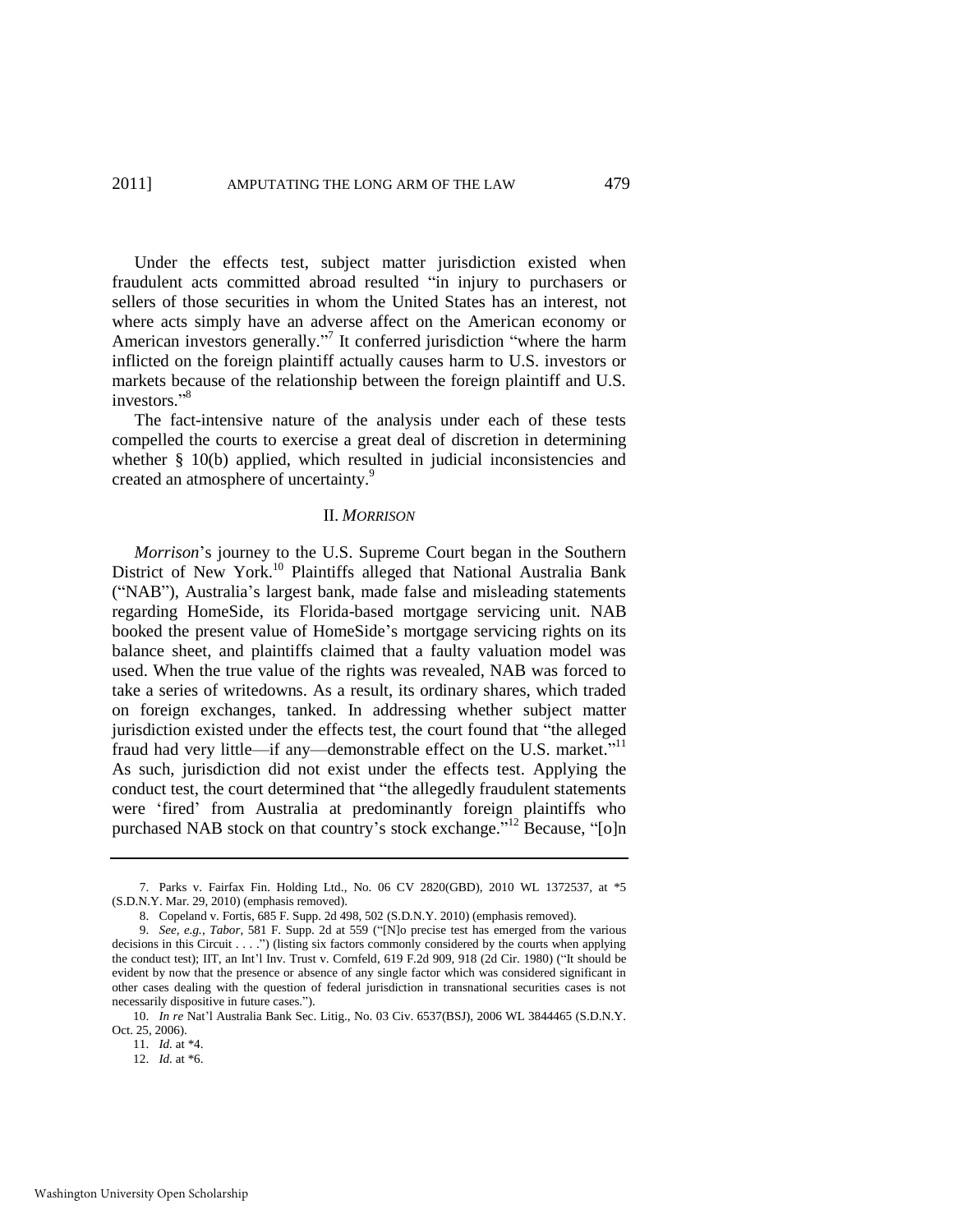balance, it is the foreign acts—not any domestic ones—that directly caused the alleged harm," the court held that it lacked subject matter jurisdiction and dismissed plaintiffs' claims.<sup>13</sup>

On appeal, NAB and several *amici curiae* argued that the conduct and effects tests should be eschewed.<sup>14</sup> Moreover, they contended "that the general ‗presumption' against the extraterritorial application of American laws bars American courts from exercising subject matter jurisdiction over these types of claims"<sup>15</sup> and that opening American courts to such actions would infringe upon the laws of other countries.<sup>16</sup> The court disagreed: ―[T]he potential conflict between our anti-fraud laws and those of foreign nations does not require the jettisoning of our conduct and effects tests for ‗foreign-cubed' securities fraud actions and their replacement with the bright-line ban advocated by Appellees."<sup>17</sup> The court also noted that "declining jurisdiction over all 'foreign cubed' securities fraud actions would conflict with the goal of preventing the export of fraud from America."<sup>18</sup> In addressing the jurisdictional issues in the case, the Second Circuit affirmed the Southern District's decision:

This particular mix of factors—the fact that the fraudulent statements at issue emanated from NAB's corporate headquarters in Australia, the complete lack of any effect on America or Americans, and the lengthy chain of causation between HomeSide's actions and the statements that reached investors—add up to a determination that we lack subject matter jurisdiction.<sup>19</sup>

The U.S. Supreme Court granted *certiorari* to decide "whether § 10(b) of the Securities Exchange Act of 1934 provides a cause of action to foreign plaintiffs suing foreign and American defendants for misconduct in connection with securities traded on foreign exchanges."<sup>20</sup> Before diving into its analysis, the Court addressed a threshold error in the lower courts' analyses and clarified that whether a § 10(b) cause of action exists is a merits—not jurisdictional—question.<sup>21</sup> Moving on to consider the application of  $\S$  10(b) on the merits, the court opined that "[i]t is a

<sup>13.</sup> *Id.* at \*8.

<sup>14.</sup> Morrison v. Nat'l Australia Bank Ltd., 547 F.3d 167, 174 (2d Cir. 2008).

<sup>15.</sup> *Id.*

<sup>16.</sup> *Id.* at 174–75. 17. *Id.* at 175.

<sup>18.</sup> *Id.*

<sup>19.</sup> *Id.* at 177. 20. *Morrison*, 130 S. Ct. at 2875.

<sup>21.</sup> *Id.* at 2877.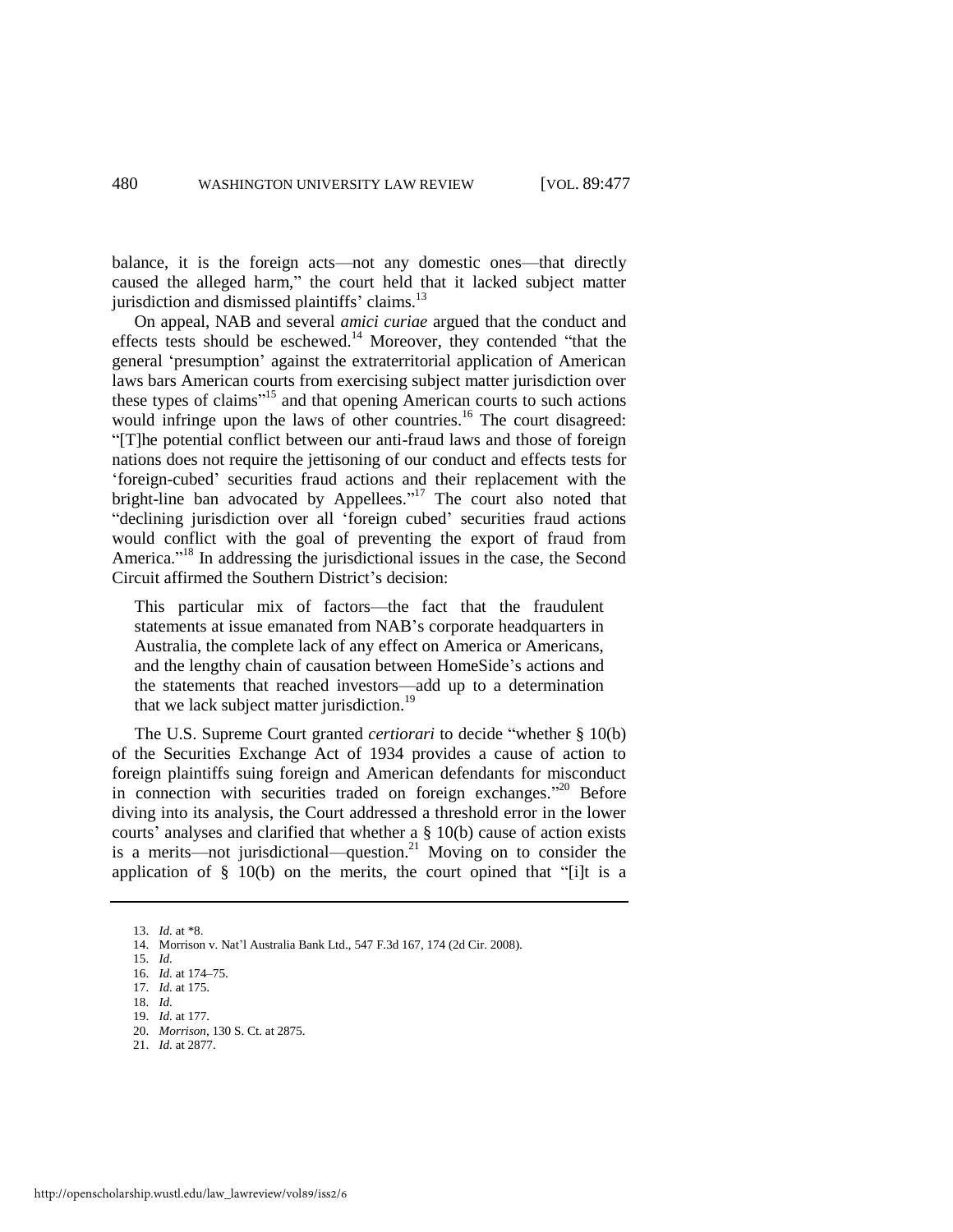longstanding principle of American law that legislation of Congress, unless a contrary intent appears, is meant to apply only within the territorial jurisdiction of the United States."<sup>22</sup> In contravention of this wellestablished canon of statutory construction, "the Second Circuit believed that, because the Exchange Act is silent as to the extraterritorial application of  $\S$  10(b), it was left to the court to 'discern' whether Congress would have wanted the statute to apply. $2^{3}$  This erroneous inference led to the development of the "complex" and "unpredictable" conduct and effects tests. $^{24}$  Unlike the Second Circuit, the Supreme Court concluded, on the basis of the canonical presumption against extraterritoriality, that the statute did not apply outside the U.S. because it lacked any affirmative indication from Congress that it should.<sup>25</sup> Moreover, the Court determined the statute's application is not impacted by the presence of domestic fraudulent conduct: "For it is a rare case of prohibited extraterritorial application that lacks *all* contact with the territory of the United States. But the presumption against extraterritorial application would be a craven watchdog indeed if it retreated to its kennel whenever *some* domestic activity is involved in the case."<sup>26</sup> Finding that "the focus of the Exchange Act is not upon the place where the deception originated, but upon purchases and sales of securities in the United States," and that "it is parties or prospective parties to those transactions that the statute seeks to protect," the Court held that  $\S$  10(b) applies only to "transactions in securities listed on domestic exchanges[] and domestic transactions in other securities."<sup>27</sup> Because this case did not involve securities listed on a domestic exchange and the purchases occurred outside the U.S., the Court affirmed the dismissal of the action.<sup>28</sup>

#### III. APPLICATION OF *MORRISON*: DOES § 10(B) REACH ISSUERS OF ADRS?

Before *Morrison*, courts routinely held that § 10(b) applied in: (1) foreign-cubed actions if part of the fraud was carried out in the U.S. or had an impact on U.S. investors, (2) cases involving a U.S. citizen's purchase of a foreign issuer's ordinary shares outside the U.S., and (3) actions concerning the purchase of a foreign issuer's ADRs. For example, in

<sup>22.</sup> *Id.* 

<sup>23.</sup> *Id.* at 2878.

<sup>24.</sup> *Id.*

<sup>25.</sup> *Id.* at 2883. 26. *Id.* at 2884.

<sup>27.</sup> *Id.*

<sup>28.</sup> *Id.* at 2888.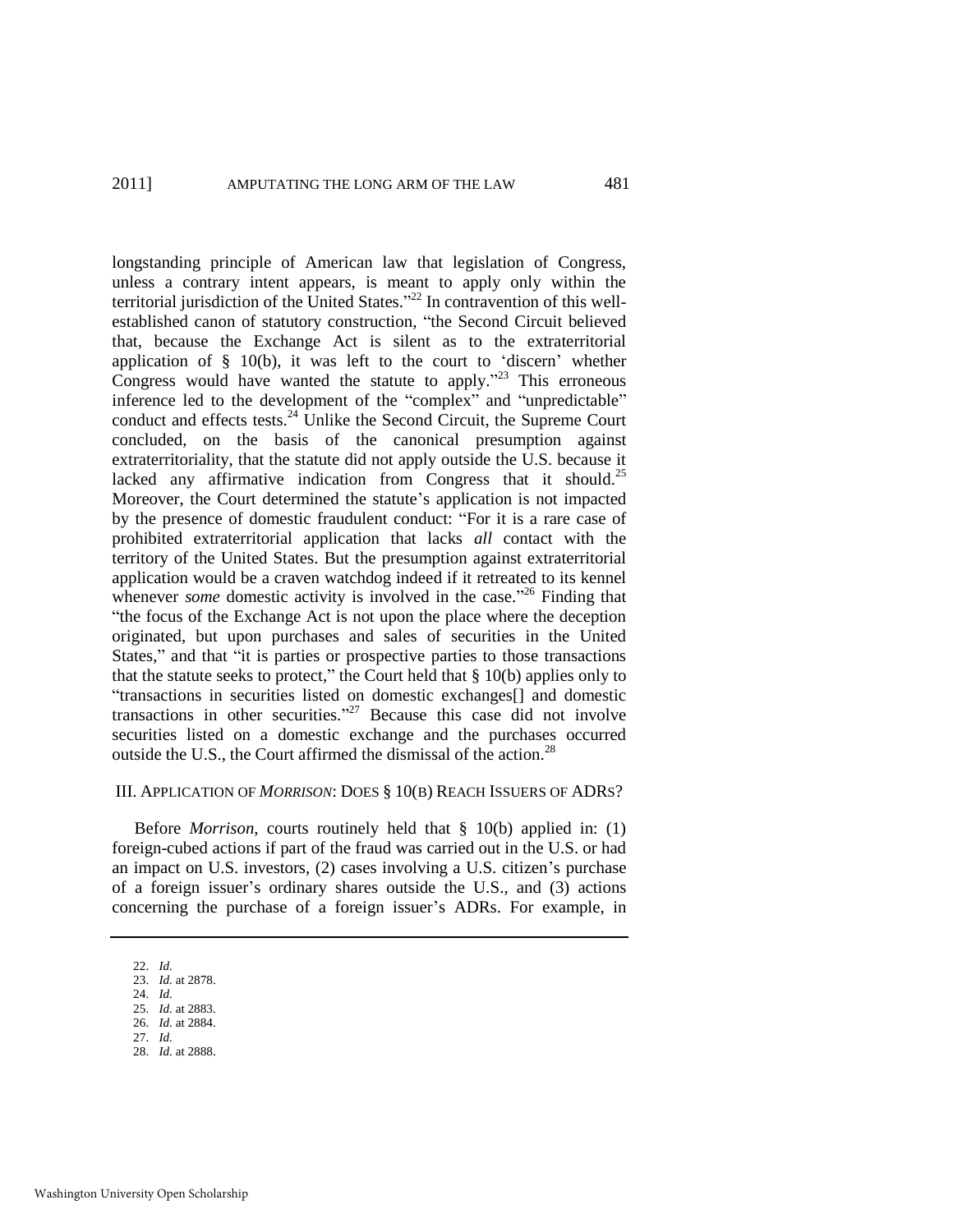*Wagner v. Barrick Gold*, the Southern District of New York held that a Canadian corporation's activities in the U.S. were sufficient to warrant exercise of subject matter jurisdiction over Canadians who purchased ordinary shares on the Toronto Stock Exchange.<sup>29</sup> In *Bersch v. Drexel Firestone*, a Canadian company made a series of public offerings of its common stock outside of the U.S., with some of the shares ending up in the hands of U.S. investors.<sup>30</sup> The Second Circuit granted subject matter jurisdiction to American purchasers resident in the U.S. and even allowed claims to proceed on behalf of American purchasers resident abroad. In *Billhofer v. Flamel Technologies*, the Southern District of New York denied a foreign corporation's motion to dismiss a securities fraud claim brought by a class of ADR purchasers.<sup>31</sup> By rejecting the conduct and effects tests, however, the bright-line rule articulated by the Supreme Court in *Morrison* drastically shortened the reach of § 10(b)'s application.

It is now unequivocal that, pursuant to *Morrison*, § 10(b) no longer applies in foreign-cubed actions.<sup>32</sup> While cases involving U.S. purchasers of foreign securities outside the U.S. are more challenging, the recent case law also indicates that "*Morrison* foreclose<sup>[s]</sup> the application of § 10(b) to any claims related to foreign securities trades executed on foreign exchanges even if purchased by American investors."<sup>33</sup> In *Plumbers' Union*, for example, plaintiffs purchased Swiss Re ordinary shares on a foreign exchange.<sup>34</sup> The Southern District of New York found plaintiffs' argument that "Plumbers' purchase is a domestic one because (a) Plumbers is a U.S. resident; (b) Plumbers made the decision to invest in the U.S.; (c) Plumbers suffered harm in the U.S.; (d) Plumbers' orders for Swiss Re stock were placed from Chicago; and (e) the traders who executed the purchase orders for Swiss Re stock were located in Chicago" to be without merit.<sup>35</sup> The court held that the transactions at issue were not covered by  $\S$  10(b) and dismissed the action because the "purchaser's

35. *Id.* at 178–79.

<sup>29.</sup> Wagner v. Barrick Gold Corp., 251 F.R.D. 112, 120–121 (S.D.N.Y. 2008).

<sup>30.</sup> Bersch v. Drexel Firestone, Inc., 519 F.2d 974 (2d Cir. 1975).

<sup>31.</sup> Billhofer v. Flamel Techs., SA, 663 F. Supp. 2d 288 (S.D.N.Y. 2009).

<sup>32.</sup> *See, e.g.*, *In re* Celestica Inc. Sec. Litig., No. 07 CV 312(GBD), 2010 WL 4159587, at \*1 n.1 (S.D.N.Y. Oct. 14, 2010) (dismissing "claims of purported class members who acquired Celestica common stock on foreign markets"); Terra Sec. ASA Konkursbo v. Citigroup, Inc., 740 F. Supp. 2d 441, 447 (S.D.N.Y. 2010) ("The parties do not dispute that the FLNs [fund-linked notes] that Plaintiffs purchased were listed on European stock exchanges and the TRS [total return swap] was sold in Europe. Accordingly, the Court grants Defendants' motion to dismiss Plaintiffs' federal securities fraud claims under  $\S 10(b) \ldots$ .").

<sup>33.</sup> Cornwell v. Credit Suisse Group, 729 F. Supp. 2d 620, 628 (S.D.N.Y. 2010).

<sup>34.</sup> Plumbers' Union Local No. 12 Pension Fund v. Swiss Reinsurance Co., 753 F. Supp. 2d 166, 172 (S.D.N.Y. 2010).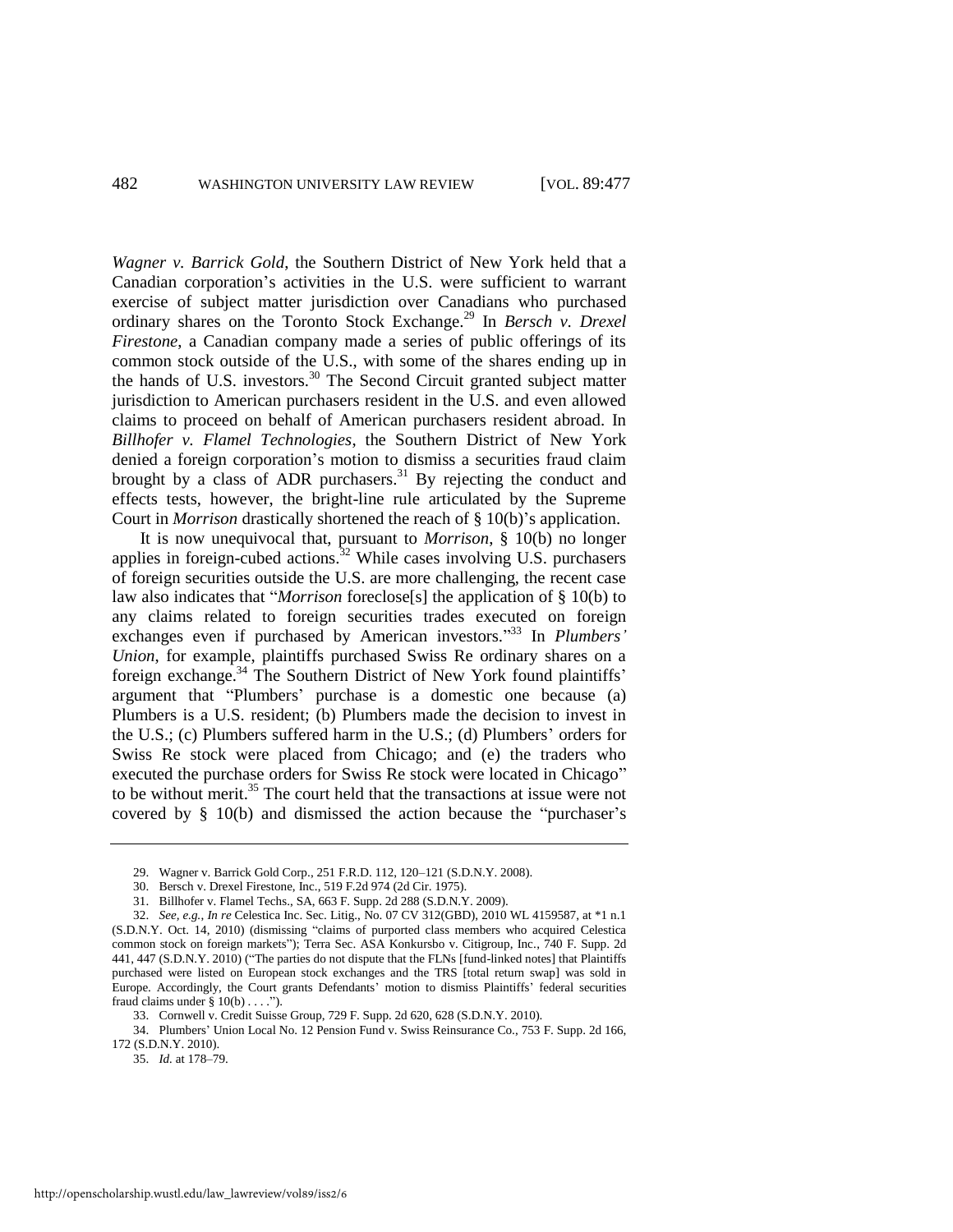citizenship or residency does not affect where a transaction occurs," "the location of the harm to a plaintiff is independent of the location of the securities transaction that produced the harm," and "[t]he place from which Plumbers' traders placed Plumbers' orders or executed the trades ... does not affect the location of Plumbers' purchase."<sup>36</sup>

*Morrison*'s impact is unsettled in the ADR context, however. An ADR represents an interest in a specified number of shares in the equity of a foreign company that are held by a depositary bank. A foreign company may establish a Level I, II, or III ADR program. In a Level I program, the ADRs, which trade in the over-the-counter market, have not been sold in the U.S. as part of a registered offering. Level II ADRs have not been sold pursuant to a registered offering, but are listed on a national securities exchange. The ADRs issued as part of a Level III facility are listed on a national exchange and issued pursuant to a registered offering.<sup>37</sup>

While some courts have allowed the claims of ADR purchasers to proceed under § 10(b) (*e.g.*, in *Alstom* the Southern District of New York dismissed the claims of plaintiffs who purchased ordinary shares on a foreign exchange but allowed the claims of ADR purchasers<sup>38</sup>), others have not. In *Societe Generale*, for example, the Southern District of New York found that trade in ADRs is a predominantly foreign securities transaction to which  $\S$  10(b) is inapplicable.<sup>39</sup> Applying this reasoning, the court dismissed the claims of ADR purchasers *sua sponte*. <sup>40</sup> The rule articulated by the court in *Societe Generale* is arguably grounded in tenets of fairness and economic reality. For example, because purchasing an ADR is functionally equivalent to trading an ordinary share on a foreign exchange, it could be argued that it simply would not be equitable to allow ADR purchasers to bring claims under the U.S. securities laws while simultaneously denying the claims of similarly situated investors that purchased the company's common stock.

But the Supreme Court in *Morrison* laid down a hard and fast rule precisely to avoid the type of subjective analysis that was employed by the courts before *Morrison* and resulted in the "unpredictable and inconsistent application of § 10(b).<sup>241</sup> The value of the *Morrison* rule lies in its simplicity and clarity: "[I]t is  $\dots$  only transactions in securities listed on

<sup>36.</sup> *Id*.

<sup>37.</sup> *See* SEC Release No. 274, 1991 WL 294145, at \*3 n.21.

<sup>38.</sup> *In re* Alstom SA Sec. Litig., 741 F. Supp. 2d 469 (S.D.N.Y. 2010).

<sup>39.</sup> *In re* Societe Generale Sec. Litig., No. 08 Civ. 2495(RMB), 2010 WL 3910286, at \*6 (S.D.N.Y. Sept. 29, 2010).

<sup>40.</sup> *Id.* 

<sup>41.</sup> *Morrison*, 130 S. Ct. at 2880.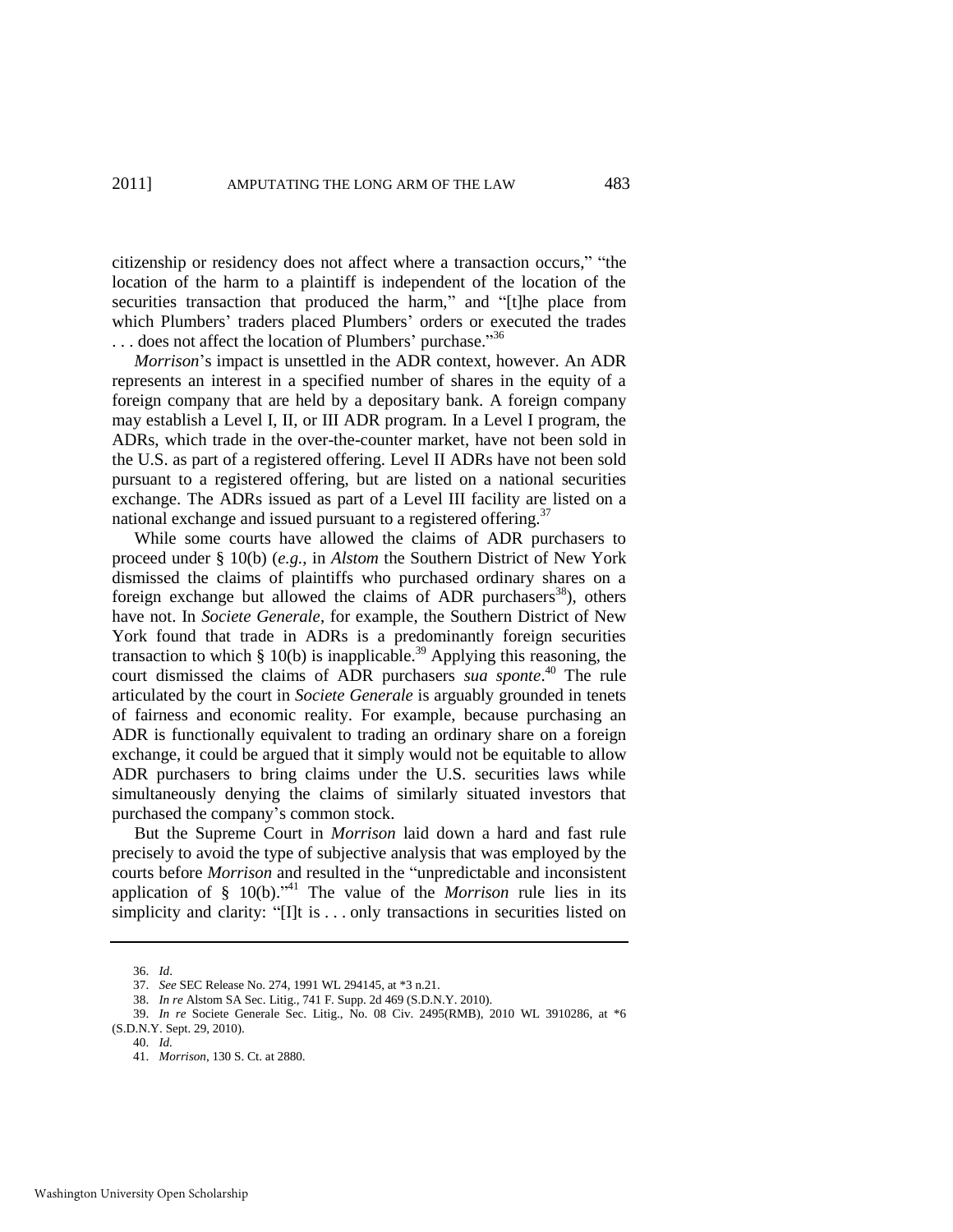domestic exchanges, and domestic transactions in other securities, to which  $$10(b)$  applies.<sup>242</sup> In other words, "[s]ection 10(b) reaches the use of a manipulative or deceptive device or contrivance only in connection with the purchase or sale of a security listed on an American stock exchange, and the purchase or sale of any other security in the United States.<sup>343</sup> Although the trading in ADRs in *Societe Generale* was not on an exchange (it was over-the-counter), $44$  it did take place in the United States, and therefore, the court's holding is in direct conflict with the bright-line rule of *Morrison*.

The application of the transactional test of *Morrison* in the ADR context is also supported by public policy concerns. Contrary to the arguments presented above, it would be even more unjust to allow foreign corporations to sell ADRs in the U.S. while simultaneously granting them immunity from investor civil suits under the anti-fraud provisions of the U.S. securities laws. Foreign corporations gain several benefits from setting up ADR programs, not the least of which is the ability to tap the expansive U.S. capital markets. Foreign corporations can benefit from U.S. investor demand for convenient diversification by raising capital here which they can then deploy to support their operations abroad. Alternatively, since capital raised from ADRs is denominated in U.S. dollars, selling ADRs provides an easy mechanism for foreign corporations to amass a war chest which they can use to expand operations or make investments in the U.S. It also increases a foreign company's visibility with U.S. institutional investors, which makes it easier to raise additional capital in the future, and increases liquidity for the company's shares. Demanding that ADR issuers be subject to the reach of § 10(b) if they decide to defraud their investors is a small price to pay for receiving these benefits. And, now that *Morrison* has drawn a clear line in the sand, a foreign corporation can easily conduct this cost-benefit analysis before deciding whether to issue ADRs.

#### **CONCLUSION**

The Supreme Court's recent decision in *Morrison* has already had a profound impact on securities litigation. The new transactional rule lends clarity to an area of the law that was uncertain. Under *Morrison*, a foreign

<sup>42.</sup> *Id.* at 2884.

<sup>43.</sup> *Id.* at 2888.

<sup>44.</sup> The issue of whether trading in Level II and Level III ADRs is covered under *Morrison* is just as clear-cut since these securities are traded on a national exchange.